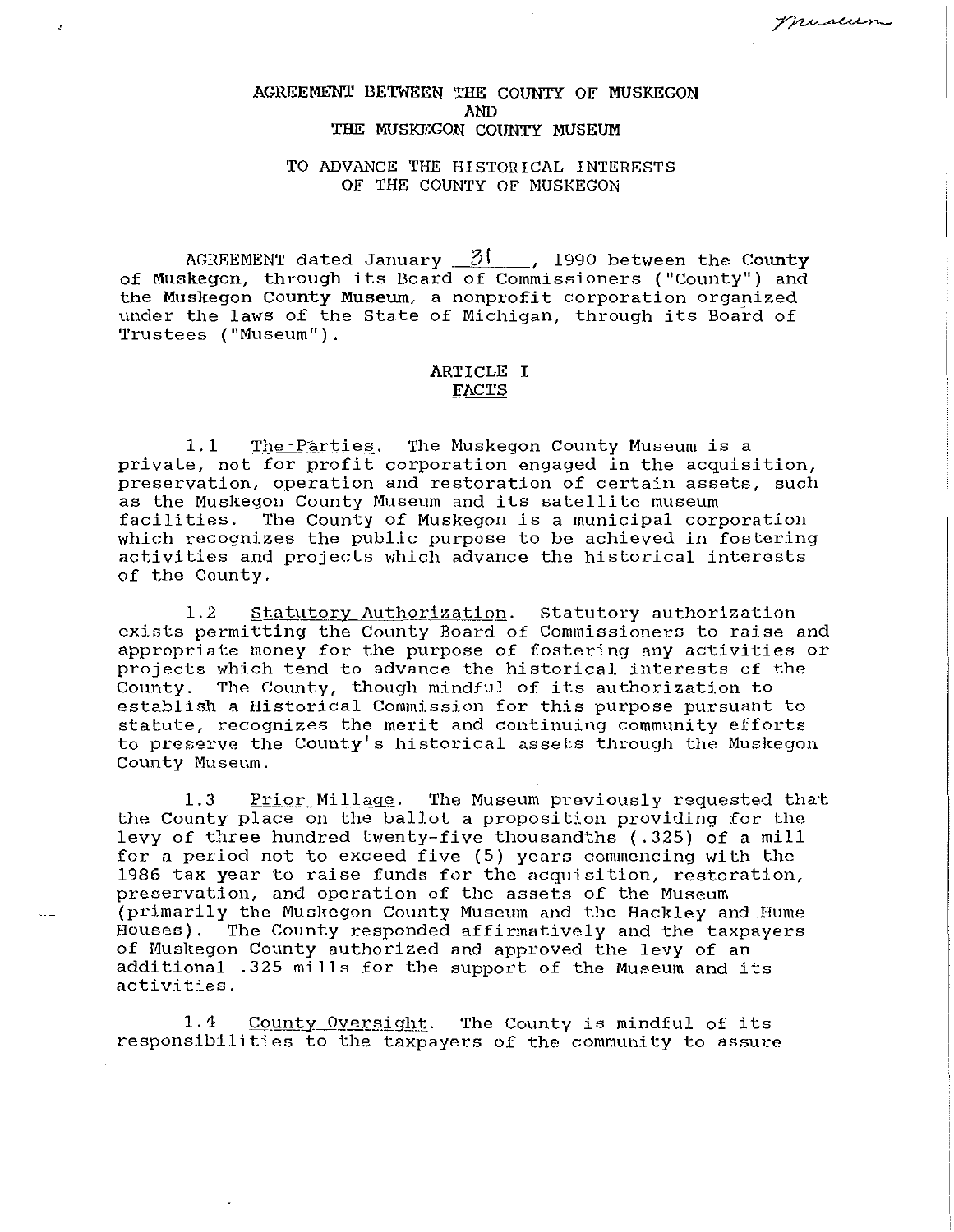that the ultimate use of the public monies is consistent with the spirit and intent of applicable law, the historical interests of the County and the framework of the millage<br>approval. The Museum, mindful of its responsibilities to The Museum, mindful of its responsibilities to serve the historical interests of the County, wishes to afford the County the ability to oversee the use of the tax monies to the extent necessary and appropriate.

#### **ARTICLE II OBLIGATIONS OF THE MUSEUM**

2.1 Financial Information. The Museum shall:

(a) Proposed Budget. Annually submit a proposed budget to the County Ways and Means Committee (or its successor) at least thirty (30) days before the date on which the County holds a hearing on the regular County budget, or in accordance with a reasonable schedule provided by the County.

> (i) Notification. The county shall provide reasonable notification to the Museum of its schedule for budget preparation, review and approval.

(ii) Detail. The proposed Museum budget shall be sufficiently detailed to enable the County to determine that the public monies in the proposed budget will be used in a manner consistent with applicable law, the historical interests of the County and the framework of the millage approval.

(iii) Act 621. To the extent possible given its status as a nonprofit corporation, the Museum shall comply with the procedure of Section 15 of Act 621 of P.A. 1978, MCLA 141.435, MSA 5.3228 (35), in preparing and submitting the proposed Museum budget.

(b) Additional Information. Provide any additional information reasonably necessary for County evaluation of the proposed budget.

(c) Reporting of Revenues and of Expenditures. At least semiannually submit financial reports to the County documenting gross expenditures incurred and revenues realized since the last report and projecting anticipated revenues and expenditures for succeeding period which deviate materially from the proposed budget for the period.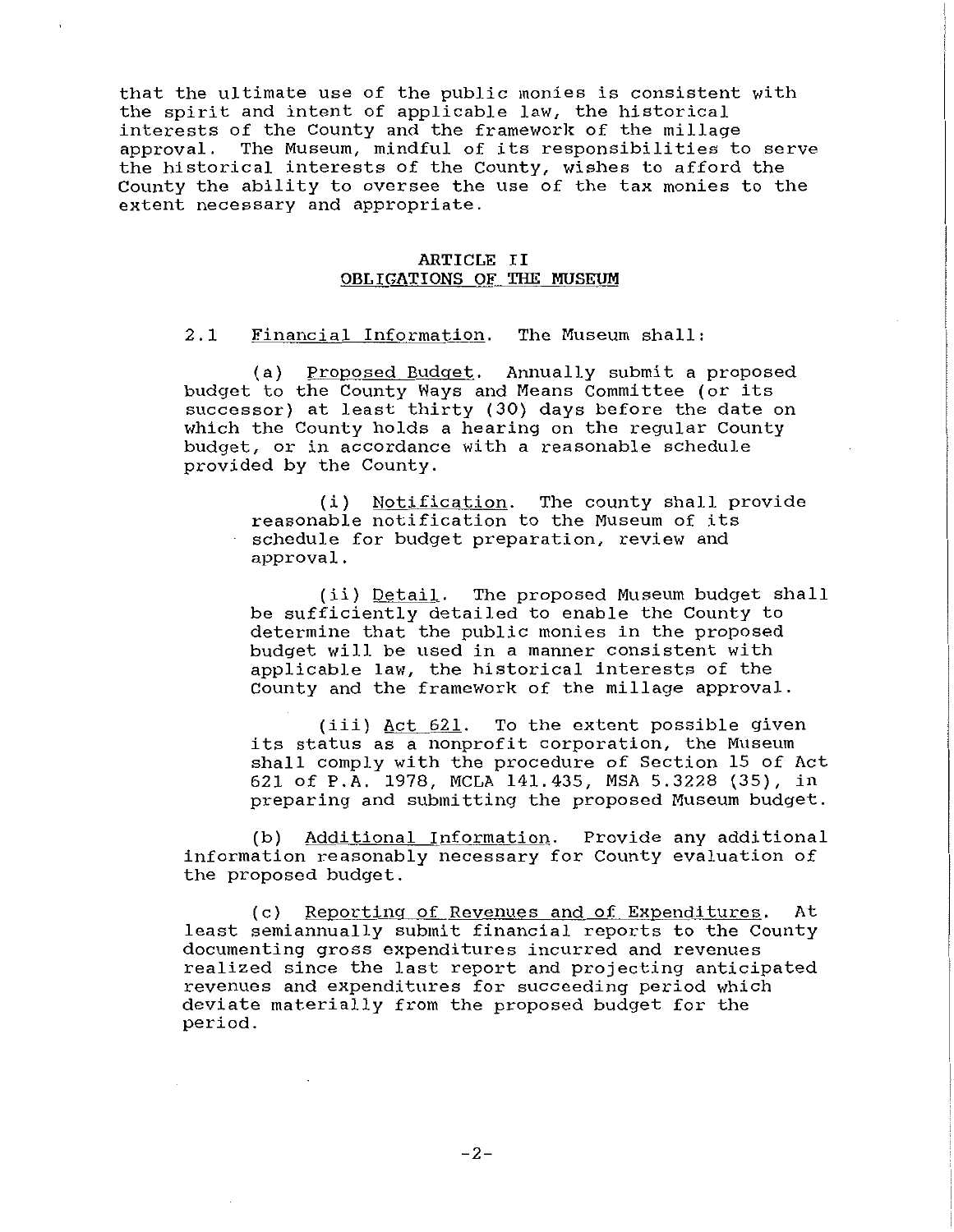(d) Major Expenditures or Purchase of Real Estate. Obtain County approval, in advance, for any expenditure in excess of \$50,000 not specifically identified and approved by the County in its review of the proposed budget or other projection of anticipated expenditures or for any expenditure for the purchase of real property.

(e) Annual Report and Audit. Provide to the County an annual financial report and audit prepared by an independent accounting firm.

2.2 Public Access. The Museum shall take all reasonable steps to insure regular and equal access by the public to the<br>Museum facilities. The Museum may establish an admission and The Museum may establish an admission and/or user fee in a reasonable amount which does not inappropriately limit access by the general public to the Museum facilities and may offer membership subscriptions to individuals or entities and provide certain specific offerings to members.

2.3 Museum Board of Trustees. In order to insure representation by the public, the Museum shall take steps to modify its Bylaws to allow the County to nominate one (l) non-County Board member for election or appointment to a staggered three year term on the Museum Board for each of the three (3) years beginning January, 1991 and to allow the County to act similarly with respect to their successors. If an election procedure is used, the procedure shall be structured so that a County nominee is assured election.

(a) Museum Member. Candidates for appointment or election must be members of the Museum.

(b) Museum Approval. The Museum Board may reject any candidate first submitted for appointment or election. In that case, the County may nominate a replacement who may not be rejected by the Museum.

(c) Later Modification of Bylaws. The Museum may not modify the number, composition, or terms of its Trustees without County approval prior to the effective date of the modification.

2.4 Open Meetinqs Act. The Museum shall conduct all meetings of its Board of Trustees in compliance with the Michigan Open Meetings Act, as amended, Public Act 267 of 1976.

2.5 Insurance. The Museum shall maintain reasonable insurance against loss or damage to property, personalty or other assets of the Museum. The parties recognize in this regard that, given the unique character of Museum assets, insurance in amounts approximating fair market or replacement value may not be available or reasonable in cost. A statement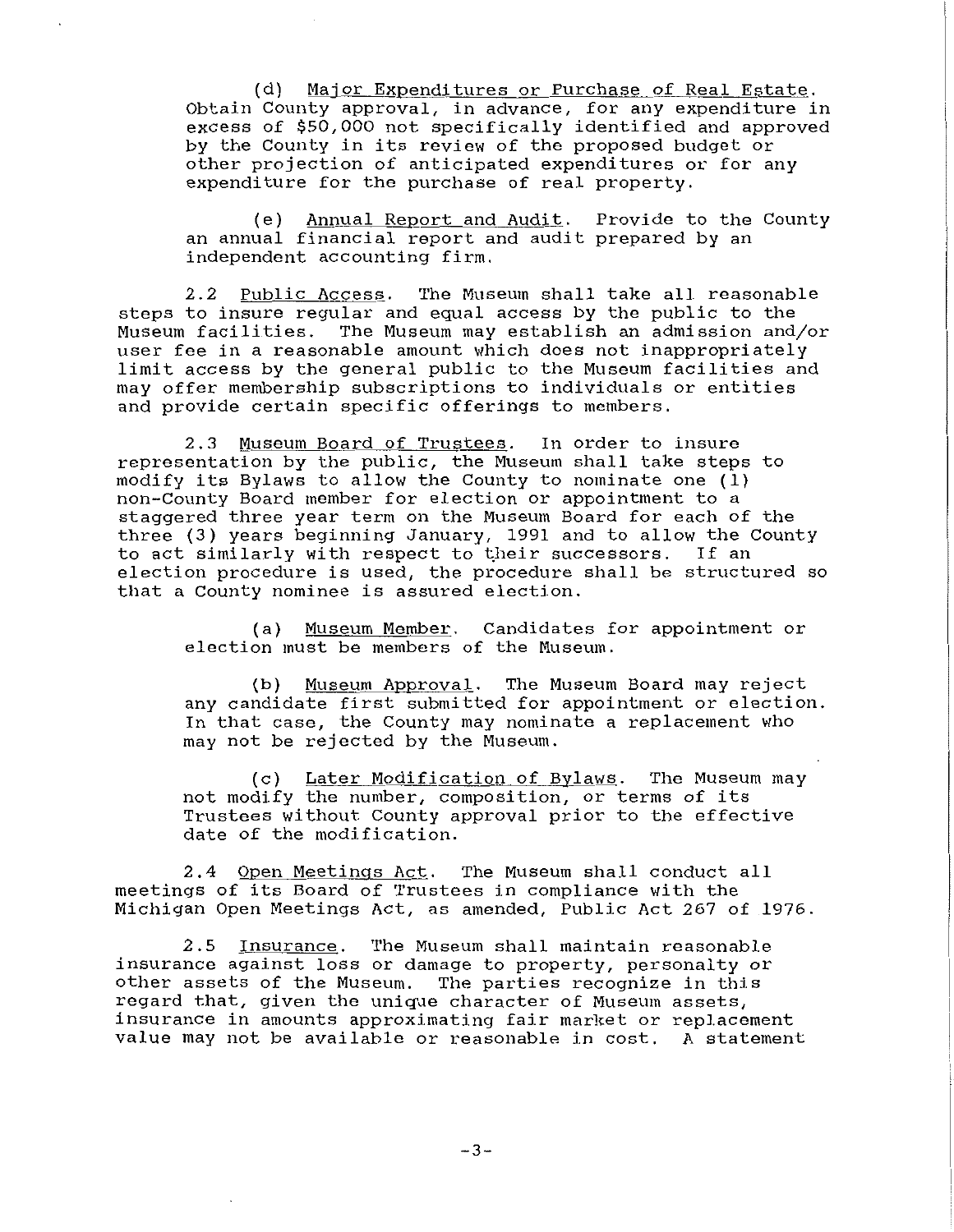identifying the insurance shall be provided to the County with the proposed budget and is subject to County review and approval. The Museum shall also maintain a policy of general liability insurance (including umbrella coverage) in an amount not less than \$1,000,000.00, which shall name the County as an additional insured.

2.6 Nondiscrimination. The Museum shall adhere to a nondiscrimination policy providing equal employment opportunity to all persons without regard to race, color, creed, age, national origin or sex in employee recruitment, selection, advancement and all other aspects of the employment relationship including, but not limited to, compensation, benefits, layoff, recall, transfer and termination. Physical handicap may be an employment determinate only in the case of a valid occupational requirement.

(a) Minorities and Women. The Museum acknowledges the importance of representation by minorities and women from all elements of the community throughout its personnel for all job levels and will endeavor in good faith to support the development of such employees for internal advancement.

(b) Review and Audit. The Museum shall periodically review and audit its personnel guidelines and employment activities to ensure compliance with this nondiscrimination policy.

### ARTICLE III OBLIGATIONS QF THE COUNTY

3.1 Authorization of Tax Levy. The County shall annually, on or before September 15th of each year, by majority vote of the commissioners present, determine whether to authorize the levy of the millage as approved by the voters or any portion thereof for the following tax year. The parties acknowledge that the County has authorized the tax levy for the 1990 tax year.

(a) County Review. In that process, the County shall review the financial information required to be provided by the Museum and other factors it deems appropriate to determine the levy of millage and appropriation to the Museum which is consistent with the spirit and intent of applicable law, the historical interests of the County and the framework of the millage approval.

(b) Appropriation and Payment of Funds. In accordance with Section 1 of Act 254 of P.A. 1919, MCLA 46.231, MSA 5.491, the amount of levy and appropriation by the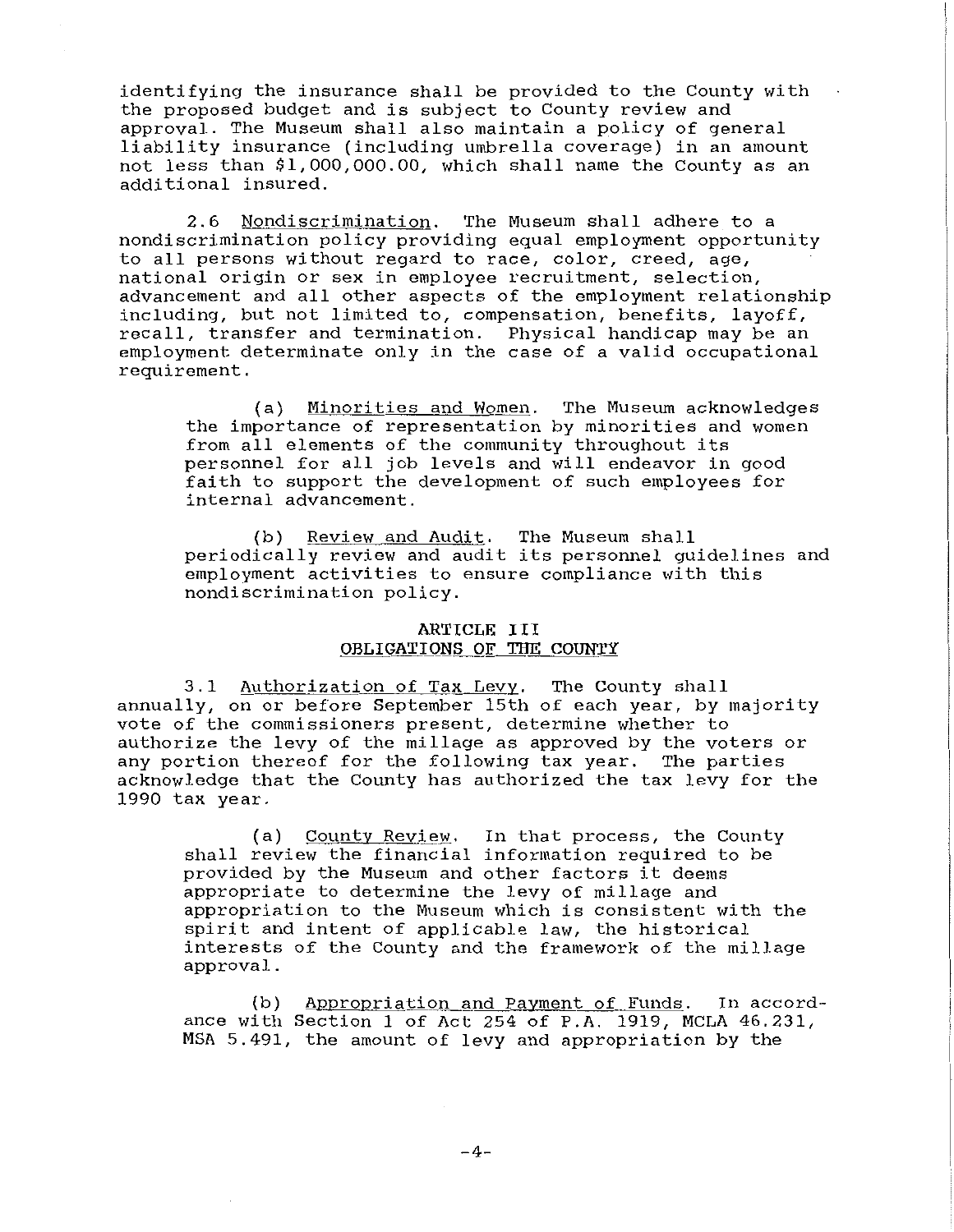County to the Museum is dependent on the County's determinations that the County of Muskegon's historical interests are advanced by the levy and appropriation and that the County chooses to exercise its statutory authority to advance those interests through the levy and appropriation to the Museum. The County acknowledges in this regard, however, that great weight should be given in those determinations to the authorization and approval of the levy of the millage for the support of the Museum and its activities by voters of the County of Muskegon. Amounts appropriated shall be paid to the Museum as collected.

3.2 Cooperation. The County shall endeavor to provide assistance to the Museum with regard to operation and maintenance of the Museum facilities on reasonable terms and conditions. By way of illustration, the parties shall explore the possibility of County administrative, purchasing, accounting and other support services for the Museum. These steps shall not, however create an employee/employer relationship between the County staff and the Museum. It is the sole intention of the parties that services provided by one party to the other will be performed strictly on a contractual basis.

3.3 Confidentiality. The Museum may, prior to provision of the information it is required to provide to the County, in appropriate cases, request confidentiality. In that case, the County's designated representative, upon receipt of the information and the request for confidentiality, shall: determine whether action and/or referral may be made to the County in closed session, seek other mechanisms to allow the Museum to comply with the reporting requirement without breaching the confidentiality of the information and advise the Museum before release of the information if the confidentiality of the information cannot be maintained.

3.4 Subsequent Agreements. The County agrees to modify this Agreement, at the request of the Museum, to parallel the provisions of any similar agreement between the County and any other nonprofit entity to which the County similarly appropriates millage funds.

#### **ARTICLE IV MISCELLANEOUS**

4.1 Term of Agreement. This agreement shall extend as long as public monies, through a tax millage, are authorized and<br>appropriated for the support of Museum activities. The County, appropriated for the support of Museum activities. in the exercise of its oversight responsibilities, however, reserves the right to seek modifications of this Agreement upon six (6) months notice to the Museum and reserves the right to terminate the agreement upon twelve (12) months notice.